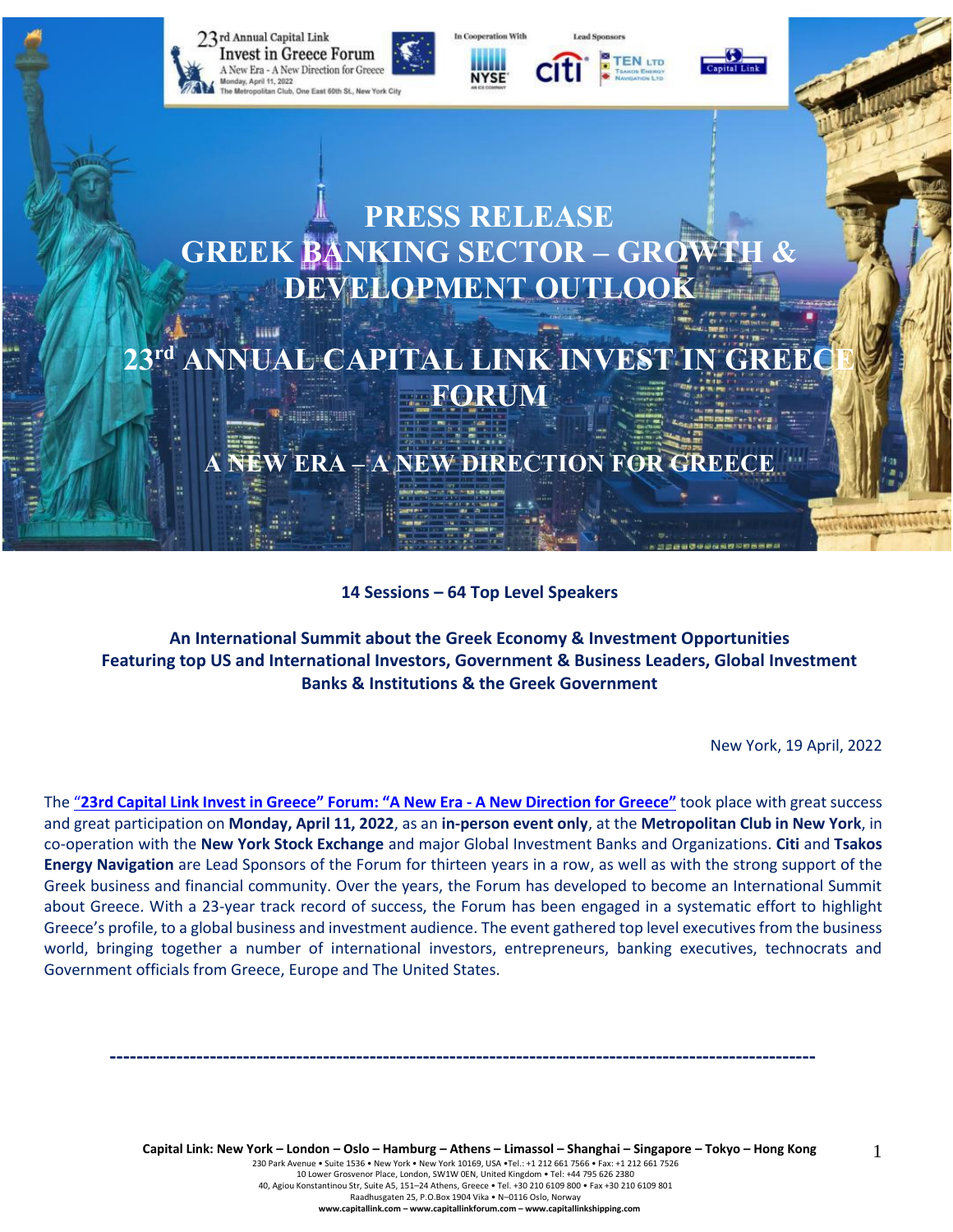# **GREEK BANKING SECTOR – GROWTH & DEVELOPMENT OUTLOOK [Panel Photos](https://forums.capitallink.com/greece/2021/images/zip/GREEK-BANIKING-SECTOR-PANEL.zip)  [YouTube Video](https://youtu.be/8tEnrDq_FS4)**



#### **INTRODUCTORY KEYNOTE REMARKS:**

**• Mr. Christos Megalou**, *Chief Executive Officer* – **Piraeus Bank**

#### **PANEL DISCUSSION:**

**Moderator: Mr. Georgios Papadimitriou,** *Partner, Accounts & Markets Leader, Central, Eastern and Southeastern Europe & Central Asia –* **EY** 

**Panelists:**

- **Mr. Lazaros Papagaryfallou,** *General Manager/CFO* **– Alpha Bank**
- **Mr. Luca Maiorana,** *Head of FIG Emerging Europe, Head of Fintech and Asset Management Banking Coverage –* **Barclays**
- **Mrs. Elizabeth McCaul**, *Member of the Supervisory Board* **– European Central Bank**
- **Mr. Christos Christodoulou**, *Group CFO* **National Bank of Greece**
- **Mr. José Manuel Gasalla Benitez**, *Partner | Private Capital –* **Oliver Wyman**
- **Mr. Theodore Gnardellis**, *Executive General Manager, Group CFO* **Piraeus Bank**

**Mr. Christos Megalou**, CEO of **Piraeus Bank**, stated that the Greek banking sector has done tremendous progress on all fronts, especially in the past couple of years. From NPE clean-up to capital strengthening, and from organic profitability restoration to tapping new business opportunities, like digital banking and asset management. For many years, the Greek banks were weathering the consequences of crisis; now they are totally equipped to lead the race for returns and sustainability at par with their EU peers. Despite the current volatility that is driven by geopolitical conflicts and inflationary pressures, we face the future with optimism and determination to succeed. The fundamentals of the Greek economy are intact and structural tailwinds persist even within a macro-moderated scenario for 2022.

**Mr. George Papadimitriou**, Partner at **EY** in **Greece** and **EY Central, Eastern and Southeastern Europe & Central Asia (CESA) Regional Accounts and Markets Leader**, delivering his introductory speech as moderator of the "Greek Banking Sector – Growth & Development Outlook" discussion panel, referred to the "perfect storm" created by the consecutive crises of the last few years, underlining that the economic environment that the Greek banks find themselves operating in, is more volatile and uncertain than ever. "*Despite the multifaceted challenges and turbulences of the past years, the Greek banking sector showcased its resilience, transformed itself and significantly reinforced its capital base", he noted.*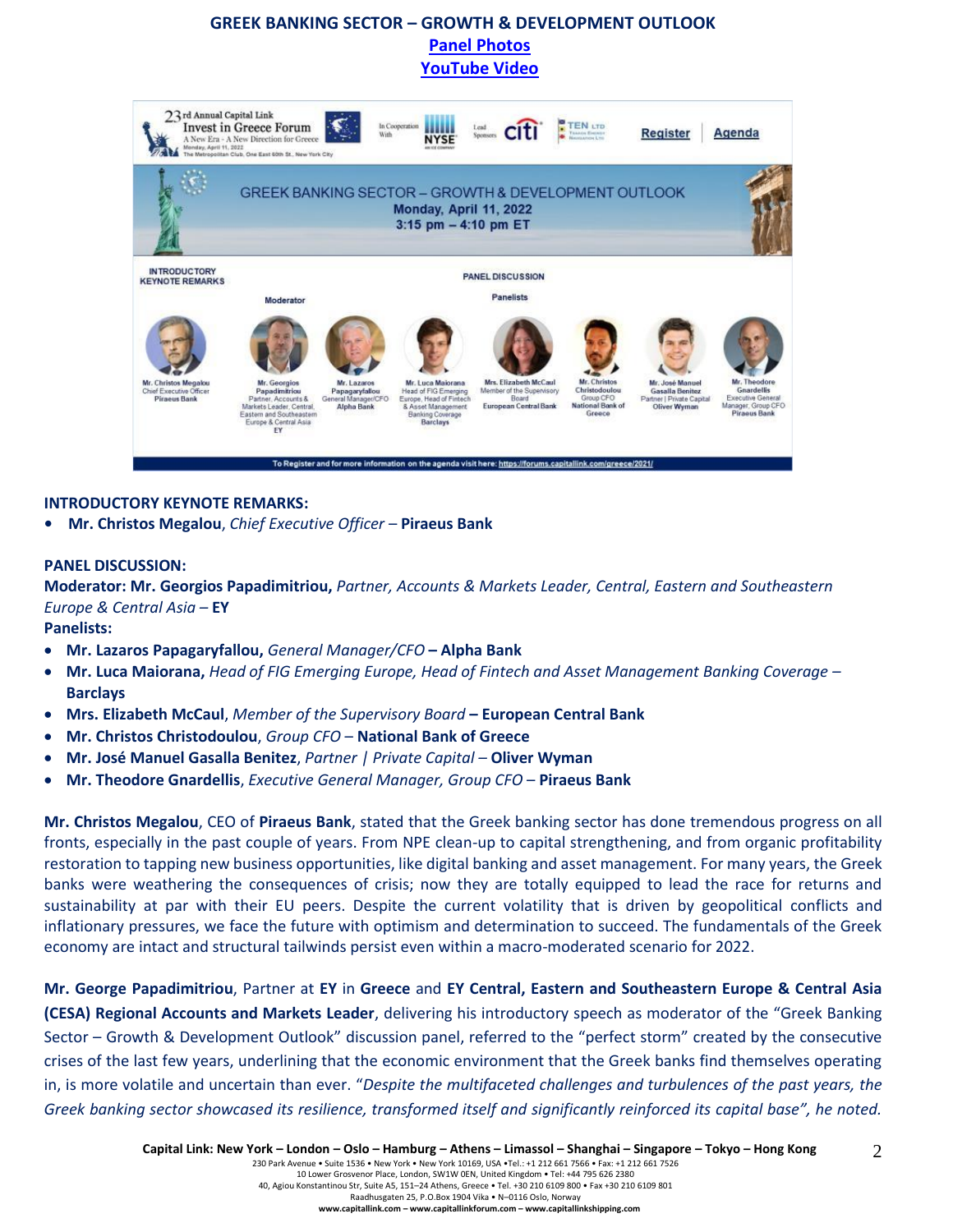*"Subsequently, it can now face emerging challenges with greater confidence, building further trust in both the economy and the society as a whole*".

The panel discussion moderated by Mr. Papadimitriou, focused on Greek banks' future plans and priorities, in a new, emerging environment. Greek banks' representatives and speakers from the investment banking, consulting and bank regulation sectors, shared their opinions, combining different point-of-views. Specifically, the discussion detailly analyzed the Greek financial institutions' expectations and priorities as regards revenues, costs, and asset quality, while some initial assessments on the impacts of the war in Ukraine, were also made. Finally, the new crisis' impact on regulatory priorities was discussed as well.

**Mr. Lazaros Papagaryfallou**, **Alpha Bank's** General Manager and CFO, stated that during the last two years the Greek banking system made a decisive step towards managing legacy issues showing execution capacity and operational resilience, especially in view of the challenges posed by the pandemic. The quantum leap made in 2021 with regards to non-core deleveraging has positive implications for operating profitability trends, while the focus is increasingly shifting on balance sheet growth, business development and good returns to shareholders. Greek banks stand in a relatively strong position with regards to managing their cost base. Consolidation in the sector has led to the realization of synergies and balance sheet restructuring has improved efficiency, with further gains expected in the coming years. For Alpha Bank, the significant progress in reducing problematic assets, by E16bln in 2021 and the divestment of non-core businesses, has locked in a meaningful improvement in expenses already in 2022. Further gains from the bank's transformation plan will drive the bank's cost base in 2024. Optimization of physical networks to the benefit of digital channels, technology driven efficiencies, process simplification, organizational delayering, workspace optimization, are important levers to deliver further efficiencies. Alpha Bank has been investing in its digital strategy, more heavily since 2017, and already is seeing transactions via digital channels now taking the lion's share. In 2021, for the first time, the number of transacting customers through the Bank's mobile channel has overtaken the ones via the web channel, marking a year where digital banking became more mobile driven than ever before. There is obviously a long way to go, but we are very optimistic about the prospects. The pandemic has accelerated the digital transformation of the entire economy with the government championing these efforts offering digital services to citizens and access to public administration, in ways that increase awareness and change behaviors that do inform our business models towards the same direction.

The prevailing inflationary headwinds will undoubtedly put pressure on the cost base, but their impact should be limited and viewed in tandem with the positive counterbalancing elements of higher interest rates and cost reduction levers available to all banks. Over the past decade, we have got used to an environment where inflation was low or even negative and banks were rewiring their model to reduce their cost base on an absolute level. This process, at a European level, is nearing its end. As we enter into a growth phase for the Greek economy, cost efficiency should not be judged on the basis of absolute cost reduction but with reference to the operating jaws of the business.

**Mr. Luca Maiorana**, Head of FIG Emerging Europe at **Barclays Investment Bank**, stated that the Greek banks represent a success story in the European Banking space. In fact, notwithstanding a decade of economic headwind, the Greek banking sector has achieved an impressive NPE reduction, from close to 50% a few years ago to almost single digit this year, executed on the back of the HAPS scheme. At the same time, the Greek banks have continued to perform well across the board. In fact, they have been able to tap into the debt and equity capital markets, they have turned their attention to organic profitability and they have increased volumes which resulted in core pre-provision income growth. On the back of improving profitability, equity and debt capital raisings and the execution of capital-enhancing transactions, the capital base of the sector has further strengthened. This positive backdrop will allow the Greek banks to weather well this phase of geopolitical uncertainty, while at the same time take advantage of new growth opportunities.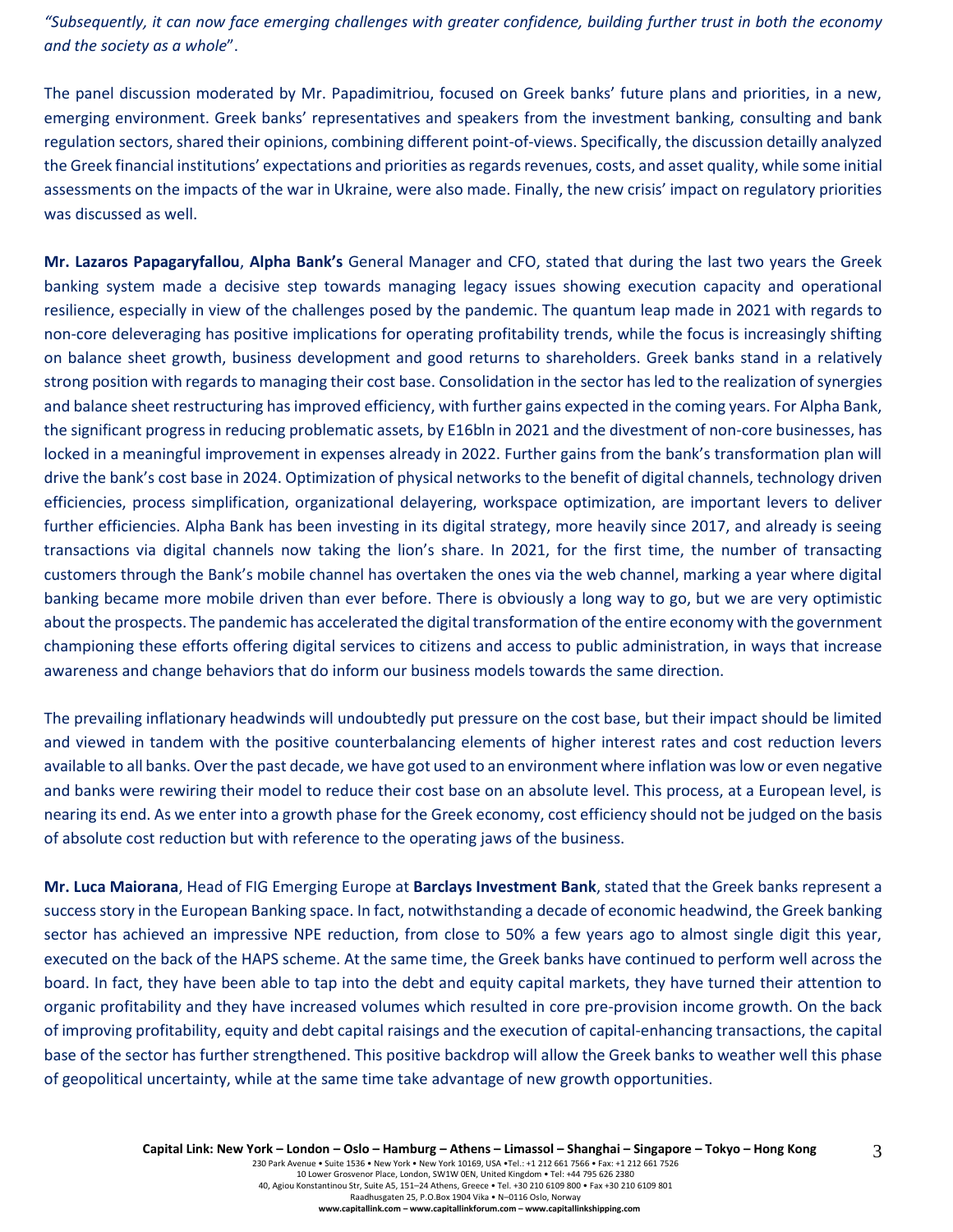**Mrs. Elizabeth McCaul**, Member of the Supervisory Board of the **European Central Bank (ECB)**, referred to the challenges the European banking sector is facing, following the Russian invasion of Ukraine and noted that the ECB Banking Supervision is closely monitoring the situation and is in constant contact with the banks to prevent potential risks and side effects. She stressed that European banks started in 2022 with a strong capital base and liquidity, and although the immediate effects of the war are limited, there should be vigilance for potential medium-term risks. Ms. McCaul also outlined the ECB's supervisory priorities for 2022-24, such as credit risk management, the need for banks to develop sound cyber-threat protection measures, addressing emerging risks such as environmental and climate risks, and developing strategies for digital transformation. Regarding the Greek banks, the member of the Supervisory Board of the ECB praised the remarkable progress they have made in reducing the percentage of non-performing loans from 2017 and especially in 2021 with the support of the "Hercules" program. She also referred to the common challenges Greek and European banks are facing such as the need to boost their profitability through transformation programs to reduce costs and achieve adequate and recurring profits, including digital services and supplies.

**Mr. Christos Christodoulou**, Group CFO - **National Bank of Greece**, stated: "The Greek economy remains in a growth mode, despite geopolitical tensions and persistent inflation. Economic growth will be investment-driven and thus aided by the Recovery and Resilience Facility (RRF), especially in light of leverage added through the banking system, to an amount in excess of €30b over the next few years. Post the 10-year sovereign and banking crisis in Greece, corporates and households have repaired their balance sheets and are looking to increase leverage in line with rising employment levels, incomes and economic growth.

Given the RRF's emphasis on green energy projects and especially renewable energy, NBG's strategic positioning as the leading Bank financing energy projects in Greece proves timely. Capitalizing on our revamped service models and renewed corporate and retail offerings, we aspire to continue expanding our performing loan book in excess of €1.5b p.a. for the next three years, fully offsetting NII headwinds from the last mile of our NPE clean up, incremental MREL issuance costs and the TLTRO phase out.

Leveraging on our successful Transformation Program initiatives and economic growth, our fee income is set to keep growing in the double digits for the next three years. Among the key sources of this growth will be strong credit origination, intermediation fees and most importantly our successful efforts to increase cross sell through investment and bancassurance products, leveraging our extended customer base, most of which is savings oriented. Our successful and rapid shift to digital channels, currently by far the dominant channel of transactions, will aid that direction. NBG is introducing innovative digital functionalities in the Greek banking market, among which are digital onboarding, end to end digital loan origination, account aggregation and digital signature certificates. We aim to continue being at the forefront of digital developments in the country, demonstrating impressive results as we capture market dynamics."

**Mr. Jose Manuel Gasalla**, Partner of **Oliver Wyman** stated that after the effort made by Greek banks to successfully overcome the effects of the financial crisis and improve asset quality, we now see the sector focusing on operational transformation programs that will allow banks to focus on growth initiatives. Nevertheless, new challenges deriving from the aftermath of a global pandemic and a completely new geopolitical environment will require delicate management to successfully navigate a rapidly changing environment while implementing large scale operational improvement programs.

**Mr. Theodore Gnardellis**, **Piraeus Bank's** CFO, stated that the improvement of Greek banks' asset quality in 2021 has been unparalleled. The sector ended the year with €18bn NPE, corresponding to a 13% NPE ratio, from a peak level of circa €110bn or 50% NPE ratio some years ago. For the 4 systemic banks, the average ratio of December 2021 stood at c.10%. The NPE cleanup was executed on the back of Hercules scheme, favored by positive macro conditions, as well as progress for banks across all areas of business. Along with inorganic activity, the trends on the organic NPE flow were also encouraging. The NPE flow was impacted from Covid-related debt moratoria expiration, especially in the first half of 2021,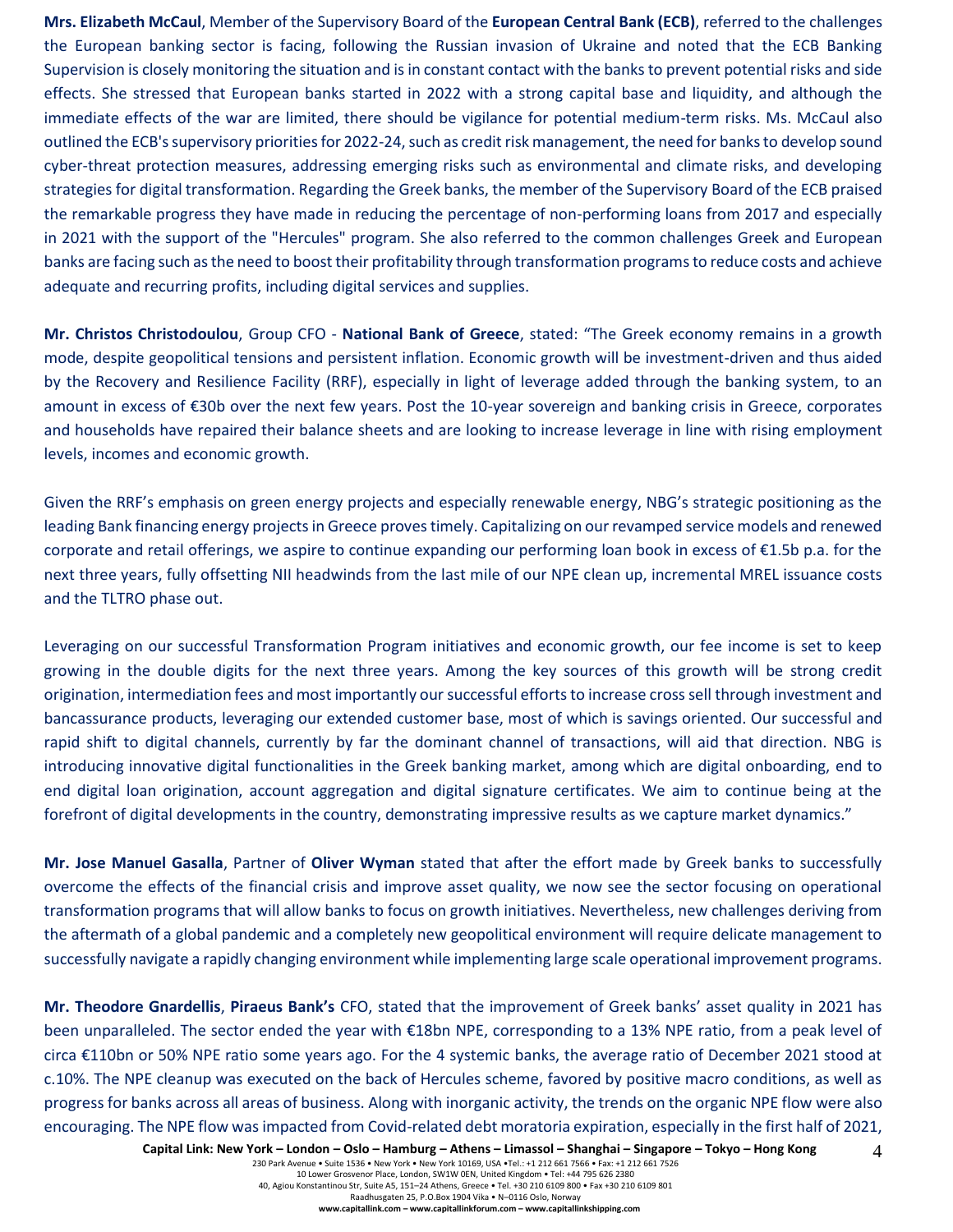though at a much lesser extent that the one initially feared. Today, asset quality remains among the key priorities for banks, together with organic capital generation and tapping of new business opportunities.

**----------------------------------------------------------------------------------------------------------**

## **FORUM OVERVIEW**

The agenda, topics and structure of this forum through 14 Sessions and 64 Top Level Speakers have been designed to conform with investor interests and requirements. It combines the Greek and US government perspective, with that of private sector executives, international financiers and international investors. The Forum was held at a critical time, as the impact of the pandemic is still being felt in the global economy. Supply chain problems, inflation trends and increases in energy tariffs are challenges that remain at the forefront. At the same time, the new war in Ukraine has redrawn the geopolitical and energy map of Europe, intensifying the global uncertainty.

**"Capital Link Invest in Greece Forum: A New Era – A New Direction for Greece":** Greece has made a dynamic comeback in the global capital markets and the global investment community but this is the first step. Looking ahead, despite the challenges stemming from the pandemic, there is a new reality and potential in Greece today. Modernization and Investments" are at the heart of the "Greece 2.0" program, the largest plan developed in the modern history of the county aiming to change the economy model, transforming it into a competitive and extroverted one, with a digital and efficient state. The approximately EUR 31 billion that will be disbursed by the Recovery and Resilience Facility - in addition to the funds from the European Development Programs included in the new EU budget for the period 2021-2027, can be the foundation for Greece to attract the significant and additional foreign investments that the country needs.

The Prime Minister of Greece **H.E. Kyriakos Mitsotakis opened the Forum** (via webcast) and delivered the Greek Government's message to International investors, titled **"A New Era – A New Direction for Greece".**

**H.E. Christos Staikouras, Minister of Finance**, Keynote Speaker of the Conference, presented Greek Government's economic strategy, and his speech was titled **"Accelerating Growth - Government Economic Policy & Objectives".**

**H.E. Mr. Adonis Georgiadis**, **Minister of Development and Investments**, and the Chairman & Chief Executive Officer of PFIZER, **Dr. Albert Bourla** were the Keynote Speakers at the formal Luncheon.

Introductory Speeches were made by: **Mr. Stefan Jekel**, Head of International Listings - New York Stock Exchange, **Mr. Jay Collins**, Managing Director, Vice Chairman Corporate & Investment Banking - Citi, and **Dr. Nikolas P. Tsakos**, Founder, President & CEO - TEN Ltd., who spoke on "The State of Greek & Global Shipping".

#### **One-On-One Meetings**

Like every year, the Conference provided foreign investors with the opportunity to network through a variety of "one-toone meetings" with Institutional Investors representing large foreign funds with investment interest in Greece, with listed and non-listed companies, as well as with members of the delegation of the Greek Government.

In cooperation with the investment banks that support the Forum, **group sessions** were organized for the main ministers of the government:

• **H.E. Christos Staikouras, Minister of Finance**, accompanied by Mr. Dimitrios Tsakonas, General Manager - Public Debt Management Organization (ODDIH), and

• **H.E. Mr. Adonis Georgiadis**, **Minister of Development and Investments** accompanied by Mr. Nikos Papathanasis, Alternate Minister of Development & Investments, Private Investments & PPPs, Mr. Gregory D. Dimitriadis, CEO & Member of the Board of Directors – Hellenic Corporation of Assets and Participations SA (HCAP) & Mr. Dimitris Politis, Chief Executive Officer – Hellenic Republic Asset Development Fund (HRAF).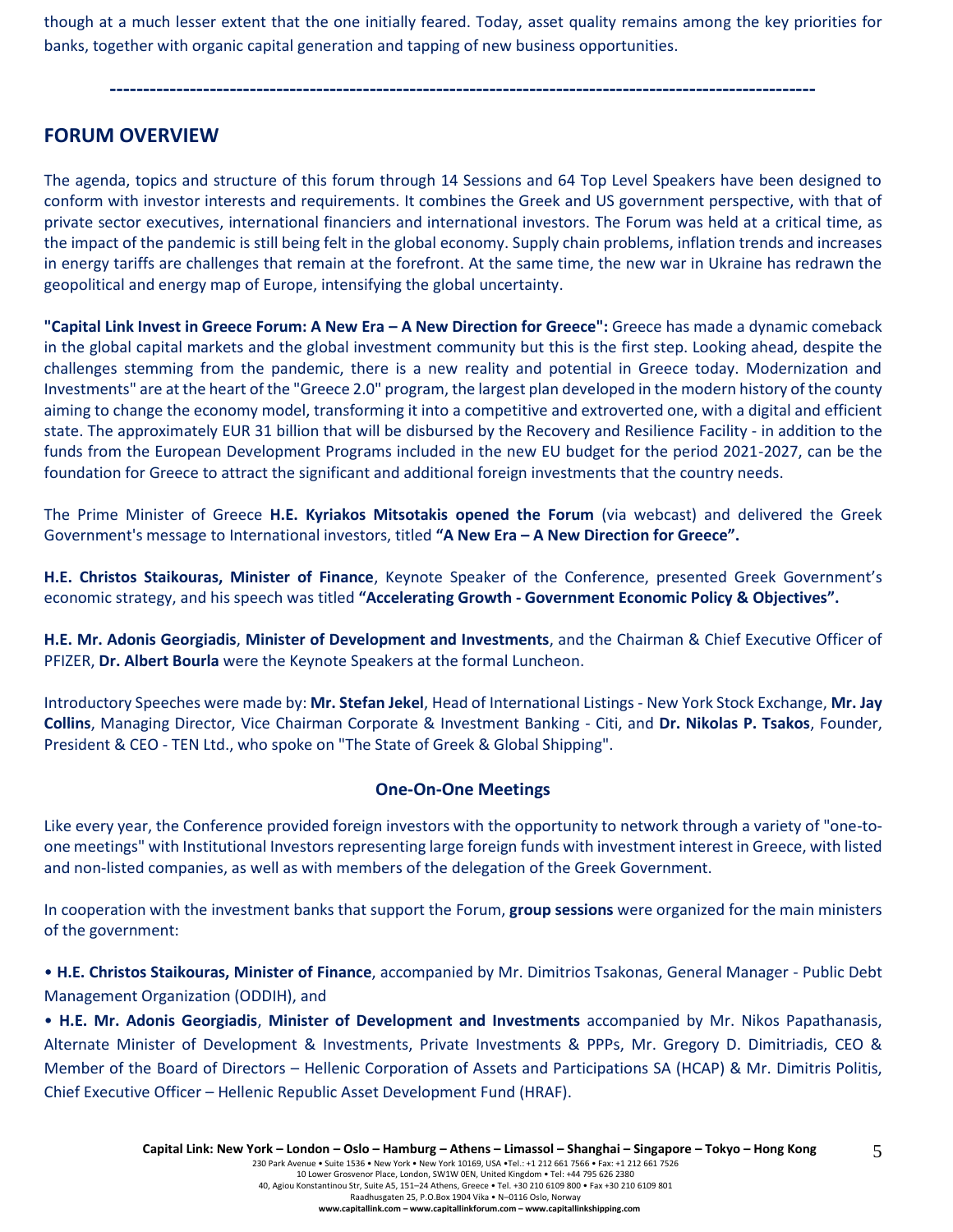#### **Greek American and International Media**

The representatives of the government and of the participating companies met with the Greek American Media that covered the Forum as well as with representatives of International Media such as: Financial Times, Wall Street Journal, Bloomberg, YAHOO Finance, Reuters, New York Times, Tradewinds.

• **H.E. Christos Staikouras, Minister of Finance, gave interviews to the Financial Times & Wall Street Journal.**

• **H.E. Mr. Adonis Georgiadis**, **Minister of Development and Investments,** gave the following interviews presenting the investment opportunities in Greece:

1. An interview in Greek at the **Union of Foreign Correspondents**, with the Greek correspondent Mr. Thanos Dimadis. The interview was then displayed on the Foreign Press Correspondents on the American website and on YouTube with English subtitles. The interview was conducted with interior and exterior shooting at the World Trade Center, during which the Minister spoke about trade relations with the United States, energy, investments, development, and other issues related to his portfolio.

2. An Interview in English with Mrs. Susan Tehrani, Vice President of the Association of Foreign Press Correspondents in the United States. Mrs. Tehrani is a correspondent for **WION,** the world's largest network, which broadcasts in 190 countries, including the United States.

### **OFFICIAL DINNER – AWARD CEREMONY: «2021 HELLENIC CAPITAL LINK LEADERSHIP AWARD»**

The 23rd Annual Capital Link Invest in Greece Forum "A New Era - A New Direction for Greece", concluded with an **official dinner** during which **Mr. Alex Fotakidis**, Partner & Head of Greece - **CVC Capital Partners**, was honored with the **"2021 Capital Link Hellenic Leadership Award", for his outstanding contribution to Greece.**

**CVC Capital Partners and Mr. Alex Fotakidis,** the partner heading the Greek investment team, were recognized for their positive impact on Greece and the Greek economy with their active investment participation raising the profile of Greece as an investment destination within the global investment community. CVC Capital Partners' investments are a direct boost to the Greek economy and also a vote of confidence that can help attract additional foreign investments.

#### **H.E. Alexandra Papadopoulou, Ambassador of Greece to the United States, delivered Welcome Remarks**

The Keynote Address was delivered by **Mrs. Maria Olson**, *Office Director-Office of Southern European Affairs Bureau of European and Eurasian Affairs* – **U.S. DEPARTMENT OF STATE** with the participation of the new *Ambassador-Designate of the United States to Greece*, **Mr. George J. Tsunis.**

**Mr. Panayotis Bernitsas**, Managing Partner - **Bernitsas Law** delivered Opening Remarks.

**Mr. Georgios Papadimitriou**, Partner, Accounts & Markets Leader, Central, Eastern and Southeastern Europe & Central Asia – **EY**, introduced the Honoree **Mr. Alex Fotakidis**, Partner & Head of Greece - **CVC Capital Partners.** 

While receiving the "2021 Capital Link Hellenic Leadership Award", **Mr. Fotakidis** made a keynote speech highlighting CVC Capital Partners' contribution to Greece and stated that CVC has a long-term commitment to invest in the country and will continue playing a positive role as a responsible investor, supporting leading companies and their management teams to deliver on ambitious plans.

The **Capital Link Hellenic Leadership Award** is presented annually to a person or an organization for outstanding contribution in fostering closer ties between Greece and the global business and investment community. Previous honorees were in 2012, **Mr. Andrew N. Liveris**, Chairman and Chief Executive Officer of The Dow Chemical Company, in 2013, **Mr. John Calamos**, Chairman, CEO & Global Co-Chief Investment Officer of Calamos Investments, in **2014**, **Mr. George Logothetis**, Chairman and CEO of Libra Group and in 2015, **Dr. Anthony Papadimitriou**, President to the Board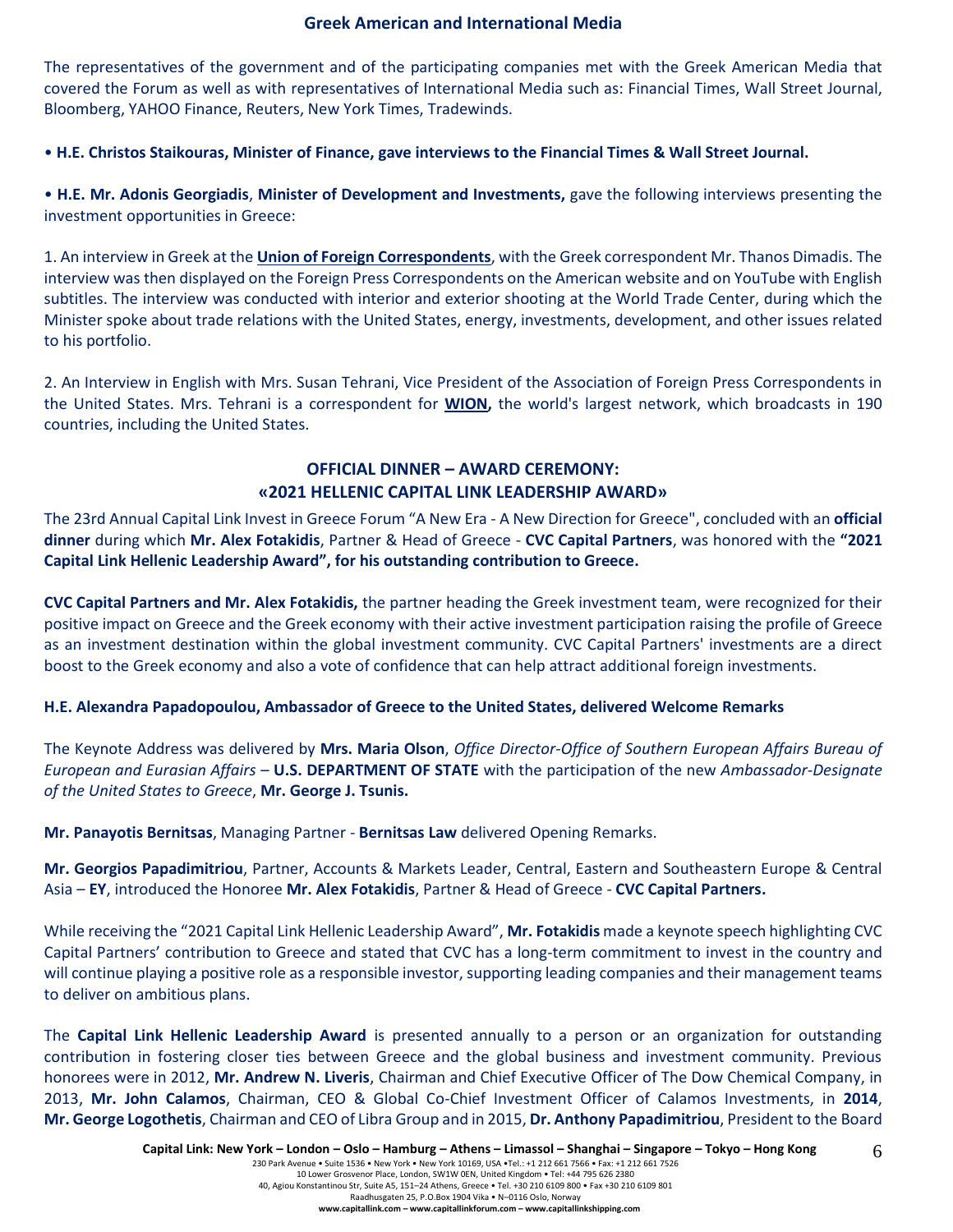of Directors of Alexander S. Onassis Foundation & Managing Partner of "A.S. Papadimitriou & Partners Law Firm, in 2016, **Mr. Wilbur L. Ross**, Chairman & Chief Strategy Officer of WL Ross & Co., in 2017, **Mr. Andre Calantzopoulos**, CEO – Philip Morris International, in 2018, **Mr. Evangelos Mytilineos**, Chairman & CEO of Mytilineos and in **2019, Mr. John Paulson,** President & Portfolio Manager - Paulson & Co. Inc.

**The Dinner was sponsored by ΕΥ.**

# **TUESDSAY, APRIL 12, 2022 «GREEK AMERICAN ISSUER DAY» at the New York Stock Exchange**

Within the context of the 23rd Annual Capital Link Invest in Greece Forum "A New Era - A New Direction for Greece", the New York Stock Exchange in cooperation with Capital Link organized, a special ceremony, in honor of Greece, titled **«GREEK AMERICAN ISSUER DAY at NYSE».**

**New York Stock Exchange (NYSE)** flew the Greek flag on Wall Street and issued special commemorative medals to honor the members of the Greek Delegation.

**Dr. Nikolas P. Tsakos, Founder, President & CEO, TEN Ltd. (NYSE: TNP) and Minister of Finance, H.E. Christos Staikouras, rang the "Opening Bell"**, starting the trading session on Tuesday, April 12, 2022, of the NYSE-New York Stock Exchange, accompanied by **H.E. Adonis Georgiadis, Minister of Development & Investments, H.E. Nikos Papathanasis,** Alternate Minister of Development & Investments, Private Investments & PPPs, **H.E. Panos Tsakloglou,** Deputy Minister of Labour & Social Affairs**, Dr. Konstantinos Koutras,** Consul General of Greece in New York**, Mrs. Olga Bornozi,** Managing Director – Capital Link and **Mr. Nicolas Bornozis,** President of Capital Link and the representatives of NYSE listed companies**, Mr. Τed PETRONE,** Vice Chairman, **NAVIOS GROUP – Mr. Michael BAKAS,** Executive V.P, **AMERESCO – Mr. Christos MEGALOU,** Member of the Board, **SAFE BULKERS Inc. &** Chief Executive Officer of **Piraeus Bank, Mr. Christos Balaskas,**  Vice President & General Manager – Greece**, Eldorado Gold Corporation.**

# **This year's Forum was honored by the participation of:**

### **REPRESENTATIVES OF THE GREEK GOVERNMENT**

- **The Prime Minister of Greece, H.E. Kyriakos Mitsotakis**
- **H.E. Christos Staikouras,** *The Greek Minister of Finance*
- **H.E. Adonis Georgiadis***, Minister of Development & Investments*
- **Η.Ε. Nikos Papathanasis***, Alternate Minister of Development & Investments Private Investments & PPPs*
- **H.E. Panos Tsakloglou***, Deputy Minister of Labour & Social Affairs*
- **Mr. George Pitsilis**, *Governor of the Independent Authority for Public Revenue (IAPR), ex-President of Intra-European Organisation of Tax Administrations (IOTA)*
- **Mr. Gregory D. Dimitriadis***, CEO & Member of the Board of Directors –* Hellenic Corporation of Assets and Participations (HCAP)
- **Mr. Dimitris Politis**, *CEO* Hellenic Republic Asset Development Fund (HRAF)
- **H.E. Alexandra Papadopoulou**, *Ambassador* of Greece to the United States
- **H.E. Maria Theofili**, *Ambassador Extraordinary and Plenipotentiary, Permanent Representative* of Greece to the United Nations

### **US GOVERNEMENT OFFICIALS**

- **Mrs. Maria Olson**, *Office Director-Office of Southern European Affairs –* **Bureau of European and Eurasian Affairs - U.S. DEPARTMENT OF STATE**
- **H.E. Geoffrey R. Pyatt, U.S. Ambassador to the Hellenic Republic (via webcast)**
- **H.E. George J. Tsunis***, Ambassador-Designate* of the **United States to Greece**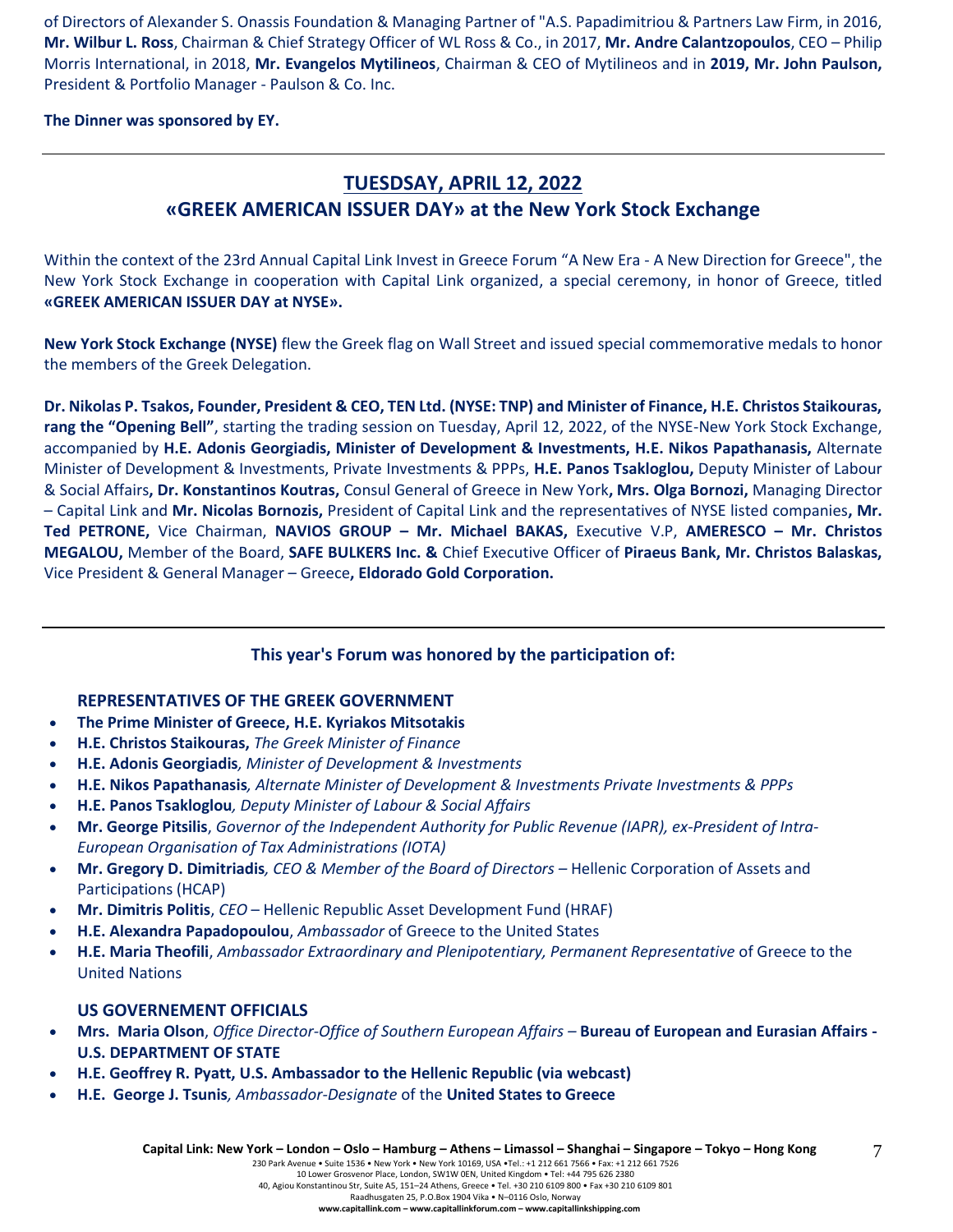#### **SENIOR REPRESENTATIVES FROM GREEK AND INTERNATIONAL ORGANIZATIONS:**

- **Mrs**. **Elizabeth McCaul,** *Member of the Supervisory Board* **European Central Bank**
- **Dr. Albert Bourla**, *Chairman & Chief Executive Officer* **PFIZER**
- **Mr. Stefan Jekel**, *Head of International Listings* **New York Stock Exchange**
- **Mr. Dimitrios Tsakonas**, Director General **Public Debt Management Agency**

#### **LARGE INTERNATIONAL BANKS**

- Ambrosia Capital
- Axia Ventures Group
- **Barclays**
- **BNP Paribas**
- Citi
- Goldman Sachs
- HSBC
- Nomura International

#### **EUROPEAN ORGANIZATIONS**

• European Central Bank

#### **LISTED COMPANIES**

- Alpha Bank
- Eurobank
- National Bank of Greece
- Piraeus Bank
- Athens Water Supply & Sewage Company SA (EYDAP)
- ADMIE (IPTO) Holding S.A
- DESFA S.A. (Hellenic Gas Transmission System Operator)
- **GEK Terna Group**
- Hellenic Petroleum Holdings S.A. ELPE
- Lamda Development
- OTE Group of Companies
- Public Power Corporation PPC
- **Trastor REIC**

#### **INTERNATIONAL INVESTORS**

- Bain Capital Credit
- CVC Capital Partners
- Grifon Capital Partners / Fortress
- Partners Group

#### **INTERNATIONAL COMPANIES**

- AVIS Greece
- Eldorado Gold
- EY
- Flott & Co. PC
- Hill International
- Oliver & Wyman
- **NN Hellas**
- PFIZER
- York Studios

#### **OTHER COMPANIES/ORGANIZATIONS**

- DECA Investments
- Dimand Real Estate Development
- Ellikonos Capital Partners
- EOS Capital Partners
- Greek National Tourism Organization (GNTO)
- Hellenic Medical Society
- **Intrum**
- PPC Renewables
- Qualco Group
- SMERemediumCap

#### **LAW FIRMS**

- Bernitsas Law
- D.C. Christopoulos & Partners
- Dedes & Associates Law Firm
- Kyriakides Georgopoulos Law Firm
- Lambadarios Law Firm
- Machas & Partners Law Firm
- Millbank
- **POTAMITISVEKRIS**
- Reed Smith LLP

#### **INTERNATIONAL SHIPPING COMPANIES**

- Navios Maritime Partners
- Tsakos Energy Navigation TEN Ltd.

# **THE FORUM WAS ORGANIZED:**

**---------------------------------------------------------------------------------------------------------------**

#### **IN COOPERATION WITH:** New York Stock Exchange

#### **SPONSORS:**

*Lead Sponsors:* Citi and Tsakos Energy Navigation - TEN Ltd. are the main sponsors of the Forum for the last 13 years. *Gold Sponsors:* Barclays • BNP Paribas • EY • Goldman Sachs • Piraeus Bank

10 Lower Grosvenor Place, London, SW1W 0EN, United Kingdom • Tel: +44 795 626 2380 40, Agiou Konstantinou Str, Suite A5, 151–24 Athens, Greece • Tel. +30 210 6109 800 • Fax +30 210 6109 801

Raadhusgaten 25, P.O.Box 1904 Vika • N–0116 Oslo, Norway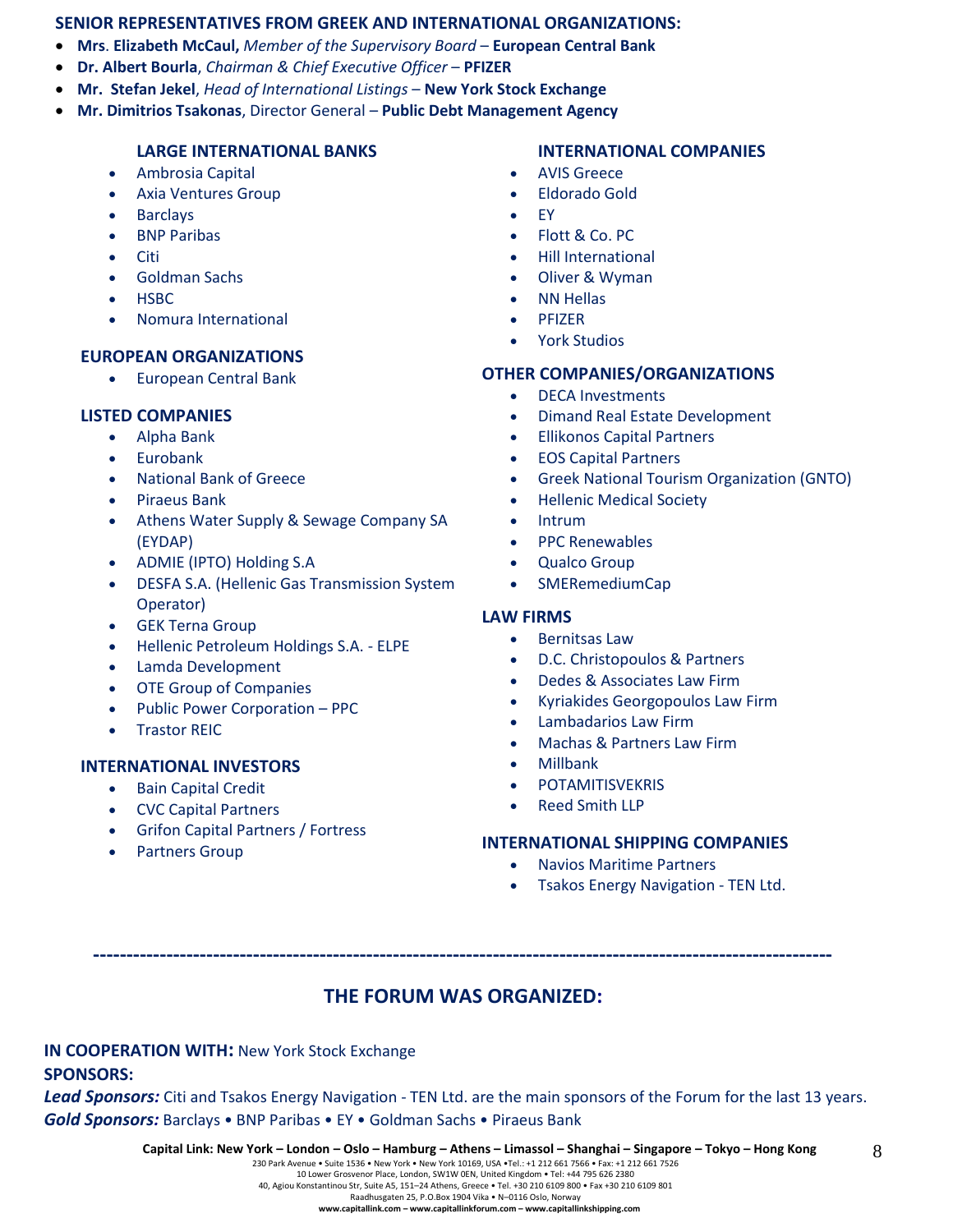*Grand Sponsors:* Alpha Bank • Ambrosia Capital • Athens Water Supply & Sewage Company (EYDAP) • AVIS • AXIA Ventures Group • Bernitsas Law • Eldorado Gold • Greek National Tourism Organisation (GNTO) • Hellenic Petroleum Holdings S.A. • HILL International • HSBC Greece • Kyriakides Georgopoulos Law Firm • Lambadarios Law Firm • Lamda Development • Milbank LLP • National Bank of Greece • NN Hellas • Nomura International • Oliver Wyman • OTE Group of Companies • POTAMITISVEKRIS • Public Power Corporation of Greece – PUBLIC POWER CORPORATION S.A. (PPC S.A.) • PPC Renewables • Qualco Group • Reed Smith

*Sponsors:* D.C. CHRISTOPOULOS & PARTNERS • DEDES & ASSOCIATES LAW FIRM • Eurobank S.A. • GEK TERNA • INTRUM • Machas & Partners Law Firm • York Studios

*Supporting Sponsors:* ADMIE (IPTO) Holding SA • DECA Investments AIFM • Dimand Real Estate • Elikonos Capital Partners • EOS Capital Partners • Flott & Co. PC • SMERemediumCap • Trastor REIC

*Cocktail Reception Sponsor:* Navios Maritime Partners L.P.

*Dinner Sponsor:* EY

**SUPPORTING ORGANIZATIONS:** Ministry of Foreign Affairs, General Secretariat for Greeks Abroad and Public Diplomacy, Hellenic Republic • Consulate General of Greece in NY • AHEPA • AHEPA Delphi Chapter 25 • American Hellenic Institute (AHI) • Consulate General of Greece, NY – Trade Office • Cyprus-US Chamber of Commerce • European American Chamber of Commerce, New York • European Financial Management Association (EFM) • Greek American Chamber of Commerce NJ/PA • Hellenic American Bankers Association – HABA • Hellenic American Chamber of Commerce • Hellenic American Women's Council (HAWK) • Hellenic Bankers Association UK • Hellenic Corporation of Assets & Participations • Hellenic Lawyers Association • Leadership 100 • The Hellenic Initiative • World Hellenic Inter-Parliamentary Association

**MEDIA PARTNERS:** Antenna • Antenna Satellite • AllAboutShipping.co.UK • Anamniseis • Banking News • Εθνικός Κήρυξ – The National Herald • Greek Reporter • Hellenic Daily News – NY • Hellas Journal By Mignatiou.Com • Hellenic DNA • Hellenic News of America • MEGA – TO BHMA – TA NEA – in.gr – ot.gr-Οικονομικός Ταχυδρόμος • NGTV • Oikonomiki Epitheorisi – Greek Business File • Athens - Macedonian News Agency • World Energy News

**Photos** : [23rd Annual Capital Link Invest in Greece Forum -](https://www.toliosphotography.com/ToliosEvents/CAPITAL-LINK-/23rd-Annual-Capital-Link-New-York-City/n-RHX6QD/) toliosphotography

**View all Forum videos** :<https://www.youtube.com/c/CapitalLinkInc/videos>

**View all replays in our YouTube Forum dedicated playlist** : <https://www.youtube.com/playlist?list=PLVvlqwwjZPWzN93QMVmJrh0-tDgLxzVwE>

**For further information, please contact: NEW YORK // Ms. Olga Bornozi & Ms. Eleni Bej**  Tel.: +1 212 661 75 66 - Email : [obornozi@capitallink.com](mailto:obornozi@capitallink.com) [; ebej@capitallink.com](mailto:ebej@capitallink.com) ATHENS // Ms. Athena Kosmadaki & Ms. Eliza Terzidi & Ms. Ioanna Georgiou Tel.: +30 210 6109800 Email : [athensoffice@capitallink.com](mailto:athensoffice@capitallink.com) ; [contentmanager@capitallink.com](mailto:contentmanager@capitallink.com) ; marketing@capitallink.com ;

#### **Or please visit:**

<https://forums.capitallink.com/greece/2021/agenda.html> [www.capitallink.com](http://www.capitallink.com/)  [www.capitallinkforum.com](http://www.capitallinkforum.com/)

#### *ORGANIZERS – ABOUT CAPITAL LINK*

Founded in 1995, Capital Link is a New York based investor relations, financial communications and advisory firm with a strategic focus on the maritime, commodities and energy sectors, MLPs, as well as Closed–End Funds and ETFs. Based in New York City, Capital Link has presence in London, Athens & Oslo. Capital Link is a member of the Baltic Exchange and works very closely with the New York